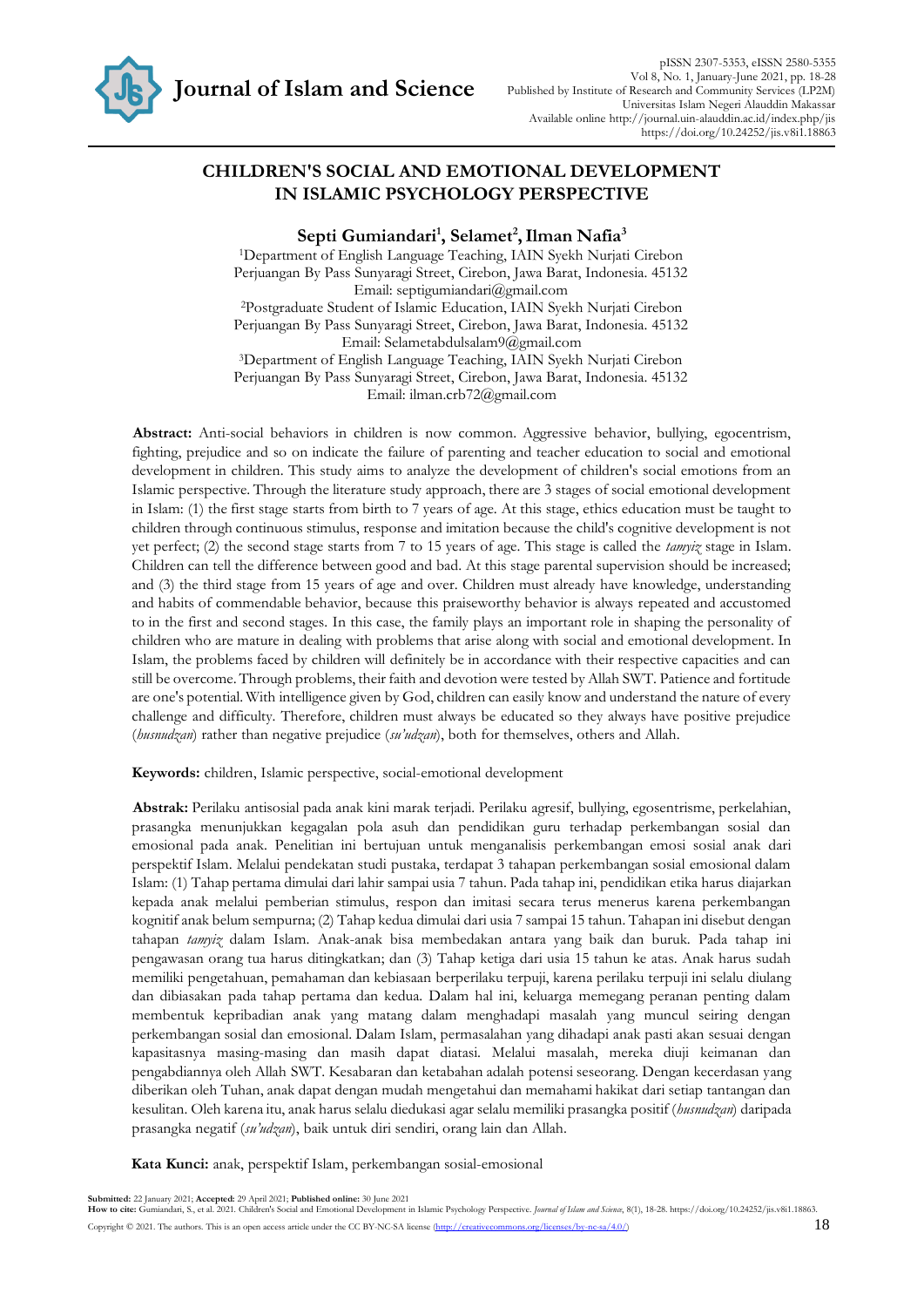# **Introduction**

Every Muslim wants to have pious children who are useful for the family, society and nation. In Islam, the Qur'an does not only contain instructions about the relationship between humans and their Gods, but also regulates the relationship between humans and others *(hablum min Allâh wa hablum min alnâs),* and even the relationship between humans and their natural surroundings. Meanwhile, children are a mandate given by Allah SWT who must be educated in order to become pious human beings (Sholeh, 2018).

Education is one of the assets and foundations of life towards a better civilization, especially in this modern life, with increasingly sophisticated technology. How is it possible that Islam and the Indonesian nation will progress if the younger generations of successors do not have morals and good social emotional skills (Hayati & Mamat, 2014). Therefore, it needs special attention from parents and teachers in educating children so that they continue to develop in social, technological and religious terms (Mulyani, 2014).

In the Qur'an, there are many teachings that contain the principles of how a child can properly socialize with both family and friends. Allah says in Q.S. al-Baqarah verse 195:

> ا <u>ٔ</u> وَاَنْفِقُوْا فِيْ سَبِيْلِ اللّٰهِ وَلَا تُلْقُوْا بِاَيْدِيْكُمْ اِلَى التَّهْلُكَةِ ؞ وَاَحْسِنُوْا ؞ اِنَّ اللهَ يُحِبُّ الْمُحْسِنِيْنَ َ ِ ه **:** ي ِ ب  $\ddot{\phantom{0}}$ <sup> $\zeta$ </sup> <u>ٔ</u> ِ ن  $\frac{1}{2}$ ا َ ِ. نذ َ ه  $\overline{1}$ <u>ٔ</u> ا َ ; ْ  $\overline{)}$ ا <sup> $\mathcal{L}$ </sup> ْب ي ب<br>∶ ه<br>ي

# Meaning:

*"And infuse (your treasure) in the way of Allah, and do not drop (yourself) into destruction with your own hands, and do good. Indeed, Allah loves those who do good."*

Islam strongly recommends that its adherents have a caring nature for others or in other terms it is said to be social piety. To lead to social piety it is necessary to have education from an early age. Because whether a nation is advanced or not depends on its education pattern and the environment. However, the reality is that there are a lot of social disparities in everyday life. One example of a social case is bullying. This social case is a risk factor for children until they are adolescents (Ahyani & Astuti, 2018). Imam Al-Ghazali argues: "Children are a mandate and responsibility of their parents, their pure pure soul is an expensive jewel that is modest and free from carvings and images. Children may accept every carving and tend to what is inclined to them" (Rohaty Mohd. Majzub in Hayati & Mamat, 2014).

Some of the forms of social behavior that develop in early childhood are based on the foundations laid in infancy. Children develop various forms of behavior in social situations. The form of children's behavior in social situations, namely: social behavior which includes cooperation, competition, generosity, desire for social acceptance, sympathy, empathy, dependence, friendly, not egocentric, imitating, and attachment. Meanwhile, non-social behavior includes insubordination, aggression, quarrels, taunts and bullying, pretentious power, egocentricity, prejudice, and gender antagonism. Parents and teachers should carry out various appropriate stimulations so that children's socialization with the environment can develop optimally (Hurlock in Widiastuti, 2015).

In the context of education, the involvement of parents is very important, not only in the scope of funding. Parents' involvement includes all actions, starting from speaking procedures, behavior and support towards making it easier to guide quality learning for children's education. Before writing this article the authors conducted a study of several articles on children's social development. Among them is research conducted by Hayati & Mamat (2014) entitled *"Pengasuhan dan Peran Orang Tua (Parenting) serta Pengaruhnya terhadap Perkembangan Sosial Emosional Anak di PAUD Banda Aceh, Indonesia.*" The purpose of this study is to examine the relationship between parenting and social emotional development in early childhood. The results also showed a significant relationship between parenting and children's social emotional development. In this case, it can be said that the greater the role of parents, the better the children's social emotional development.

Furthermore, research conducted by Hayati (2016), *"Profil Keluarga Bercerai dan Pengaruhnya terhadap Perkembangan Sosial Emosional Anak."* The research objective was to describe the life of a divorced couple and the impact on children's development, especially social emotional. The results showed that all respondents experienced various disorders after the divorce, both from a psychological perspective such as withdrawal from the environment, socio-economic disorders such as difficulty in providing for a living and difficulties in child care. In addition, divorce also has a negative impact on children's social emotional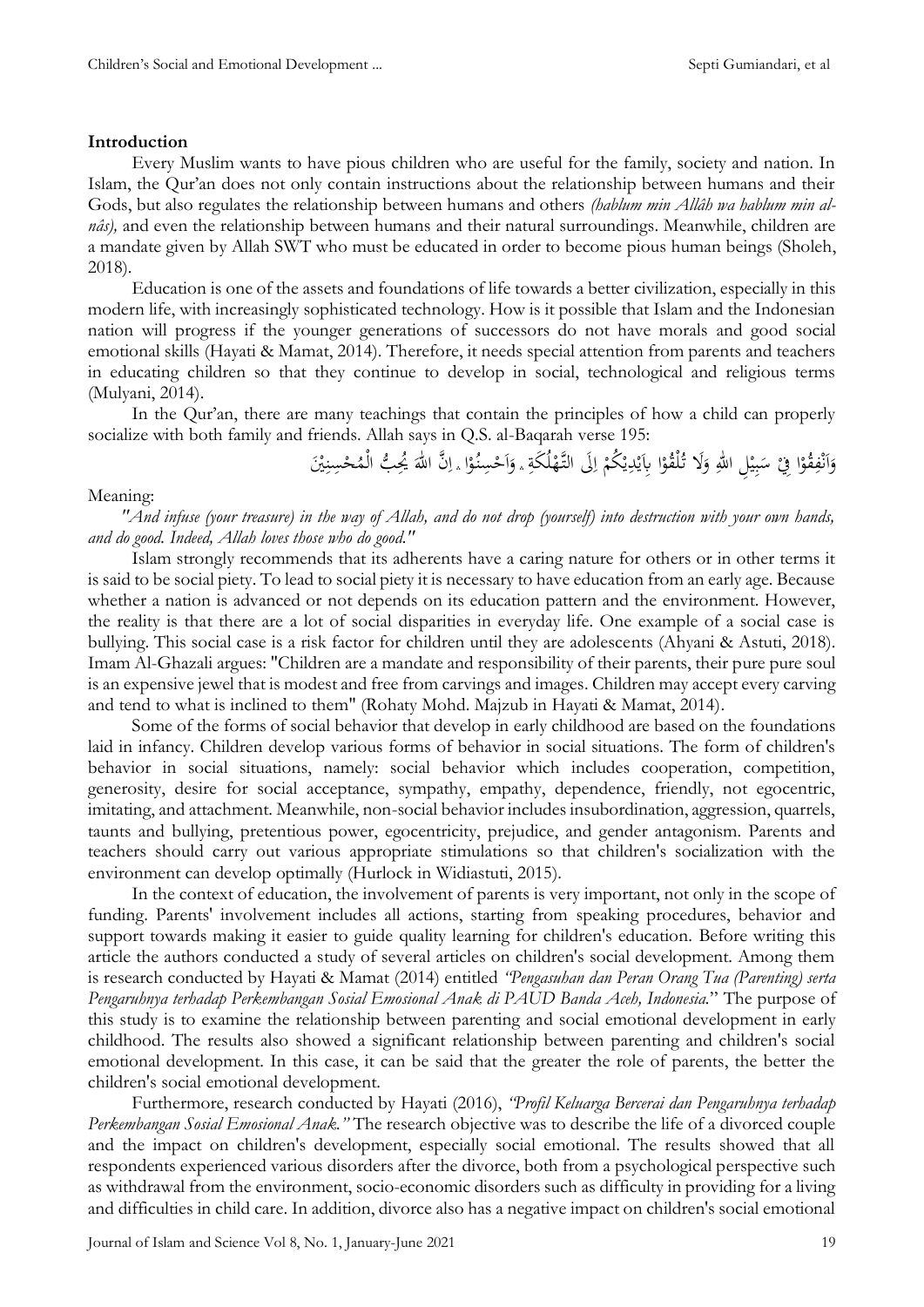development. Most children experience difficulties in developing self-concept, difficulty in controlling emotions, unable to build good relationships within the environment and with peers.

Other research was conducted by Yulisetyaningrum (2019), *"Perkembangan Sosial Emosional Anak Usia Pra Sekolah."* The purpose of this study was to determine the relationship between gender, number of siblings, parental education, parental income, family type and family parenting with the social emotional development of pre-school age children in Kramat Village, Dempet District, Demak Regency. The results and conclusions in the study indicate that there is a significant relationship between gender, number of siblings, parental education, parental income, family type and family parenting with the social emotional development of pre-school children with a p value of <0.05.

Based on the above article, there is a difference with the topic of this research, where the first article emphasizes parenting with children's social emotional development, the second article emphasizes the influence of divorced families on children's social emotional development, and the third article emphasizes parental education, income. Parents, family type, family parenting style, the influence of gender and the number of siblings on the social emotional development of pre-school age children.

Meanwhile this article discusses the social emotional development of children in an Islamic perspective. The benefits of this research are that we can analyze how children's social emotional development in an Islamic perspective, how the role of parents in educating and guiding children so that they can interact well, can be accepted by the environment in everyday life and there are no victims of bullying, or become the perpetrator, because it is clearly prohibited by Islam.

#### **Children's Social Emotional Development in Islam**

Social development is closely related to emotional development, although each of them has its characteristics. Social emotional development is a development that involves relationships and interactions with others through the feelings that a person expresses towards others and the ability to develop social and controlling behavior in terms of emotions (Wardany & Jaya, 2017; Tusyana & Trengginas, 2019). Davison argues that all emotions are social. The cause of emotions from our world of relationships cannot separate them, because social interactions drive emotions. The stronger the emotional connection to another person, the stronger the reciprocal power (Goleman in Radliya et al., 2017). This is also expressed by al-Ghazali "Treat others with treatment that you will surely like if the treatment is provided to you, because indeed a person's faith will not be perfect before he loves for his brother anything he loves for himself "

The information above shows that a person's faith will not be perfect until he treats his brother as he treats himself. Something he likes for himself, he will also feel happy if something is owned by his brother. Conversely, if he does not feel happy about something, then he is also not happy about something happening to his brother (Al-Ghazali, 1964; Al-Ghazali, 2006).

In this case. al-Ghazali mentioned the stages of children's social emotional development based on the concept of *tamyiz* (the stage where the child already has the ability to distinguish good and right) and *baligh* (adult).

# 1. First Stage: Birth to 7 Years

According to al-Ghazali, the first stage starts from birth to 7 years old. At this stage, it is very good for teaching ethics to children. At this age, the education of children can be done through providing stimulus, imitation and response because the child's cognitive development has not been perfect. For example, the stimulus given by parents is the habituation of praiseworthy behaviors, how to eat and share food with other people. Stimulus is given by parents in the form of proper and correct eating procedures, eating using the right hand, reciting *doa* before eating, and giving something using the right hand. When we want to give food, give proper food because however when we give something that is not good, how do we feel when in the position of the person we feed the food. When the stimulus is given, the child will imitate and display a response to the same way of eating and always share with the environment as demonstrated by both parents. Stimulus must be done repeatedly so that it will be recorded in the minds of children so that they get used to doing something right.

2. Second Stage: 7-15 Years old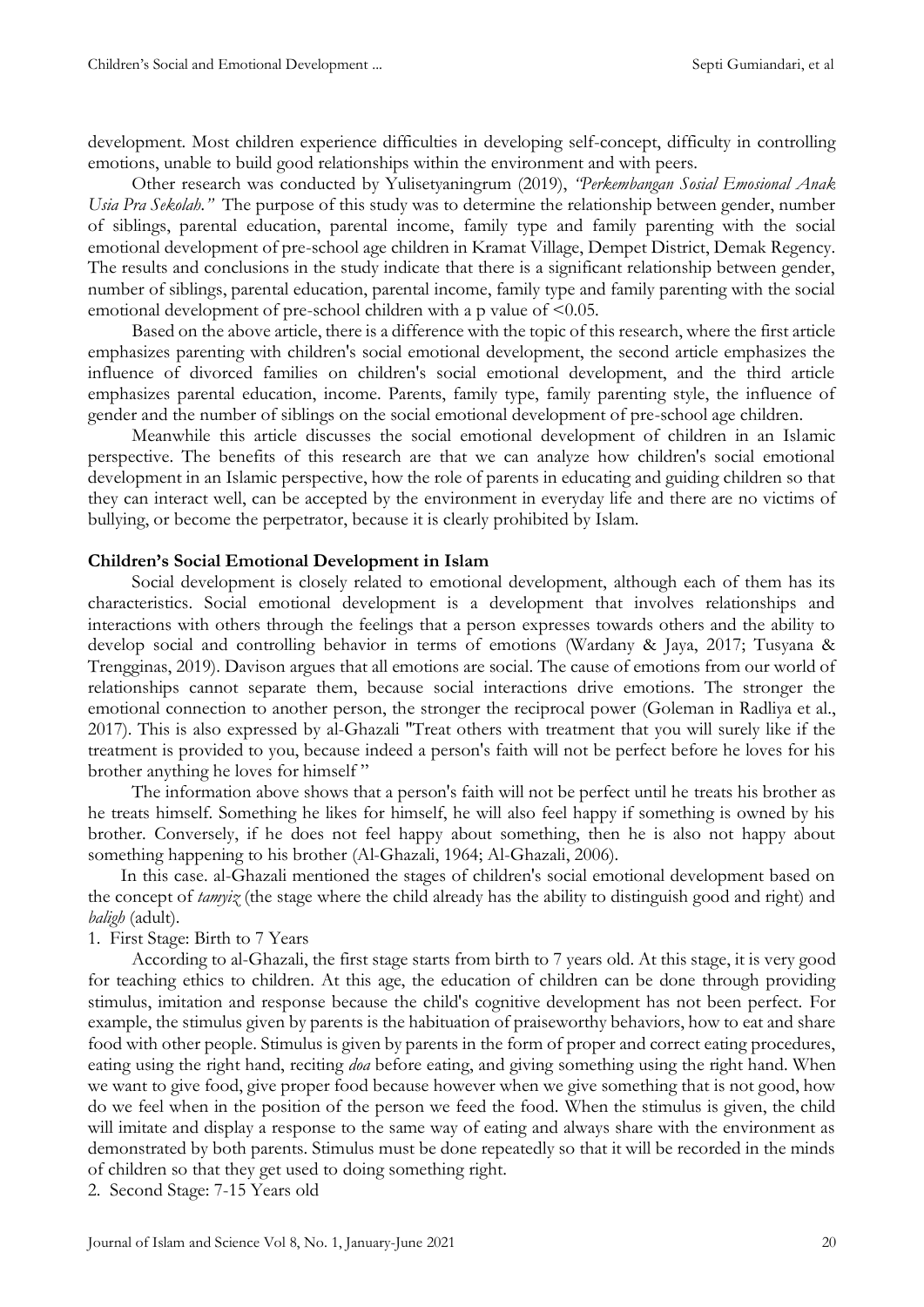At the age of 7 and over, the child has reached the *tamyiz* stage, that is, the stage of the child already has the ability to distinguish between good and bad things. In this case, parental supervision must be increased. At the age of 7-15 years, children's cognitive development is better even though their development is not yet perfect. In this phase, the children are able to think in concrete terms. Children can understand when parents provide explanations why children are encouraged to behave well and are prohibited from behaving badly. However, in the second stage of development, there is still a process of imitation. Therefore, education with repetition and habituation is carried out continuously.

In this phase the child must be taught everything that is ordered and prohibited by Allah SWT. They should practice what has been learned such as prayer, *Ramadan* fasting, and socialize well like help in kindness and others. Besides that, they also need to be instilled in fear with despicable actions such as betraying, lying, doing heinous acts, stealing, avoiding unclean food and other despicable actions. When growing up children from an early age are accustomed to adab and other praiseworthy deeds, age of adulthood, children are used to good things and know the meaning behind all the knowledge and habits taught by their parents.

According to al-Ghazali, if the child's growth is healthy, then such an explanation when he reaches adulthood (adulthood) will definitely affect, penetrate and stick firmly in his heart. Likewise, if the child's growth is not healthy, the child will get used to spending his time saying dirty words, behaving badly, being greedy in food, and arrogant and unable to accept the above explanation. It is clear that from an early age, parenting, education, nurturing, supervision, habituation and the social environment must really be considered by parents, because a child is created with the ability to accept good and bad. His parents made him tend toward one of the two.

In the second stage, children already have the ability to think and their reasoning abilities are more developed. Al-Ghazali called it the *tamyiz* stage. In Piaget's concept, children are aware that rules and laws are created and in judging an action. One must pay attention to the intentions of the perpetrators and also the consequences (Santrock in Anggraini, 2020). In addition, the second stage of development is also very close to the stage of moral development, namely conventional morality. According to Kohlberg, at this level, individual internalization is medium (Santrock in Anggraini, 2020). Conventional morality is also a stage related to assessing the rules that exist in society. This means that children are aware of the obligation to implement existing norms and maintain the importance of the existence of norms. 3. Third Stage: 15 Years and above

Age 15 years and over is the age of adulthood in a child. This means that at the age of 15, the child should already have knowledge, understanding and commendable behavior habits. Because this praiseworthy behavior is always repeated and accustomed to in the first and second stages. The praiseworthy behavior is inherent so that the child has a spontaneous response, has an understanding and thought about the consequences of every action, that what is done is a self-concept as a servant of God so that each behavior is adjusted to Islamic law and has become a character, so that the child will always have a commendable character.

The third stage is the result of the formation of the first and second stages. In this third stage, the role of reasoning begins to disguise. It does not mean that it is not important or non-functional, but rather that when there is a stimulus, the response is in the form of a permanent and spontaneous response. This is because of habituation from an early age, so that the child has praiseworthy behavior that has become a character in him.

In Western literature, the concept that is close to character in morals is known as the four component model of morality. The four aspects are moral sensitivity, moral judgment, moral motivation and moral character. The moral character seems close to the concept of *akhlak* in Islamic psychology (Anggraini, 2020).

# **The Role of Family in Children's Social Emotional Development in Islam**

Emotional social development is a process of learning to adapt, to understand circumstances and feelings when interacting with people in their environment, whether parents, siblings, peers or other people in their daily life (Zulkifli in Yulisetyaningrum, 2019). In this case, the growth and development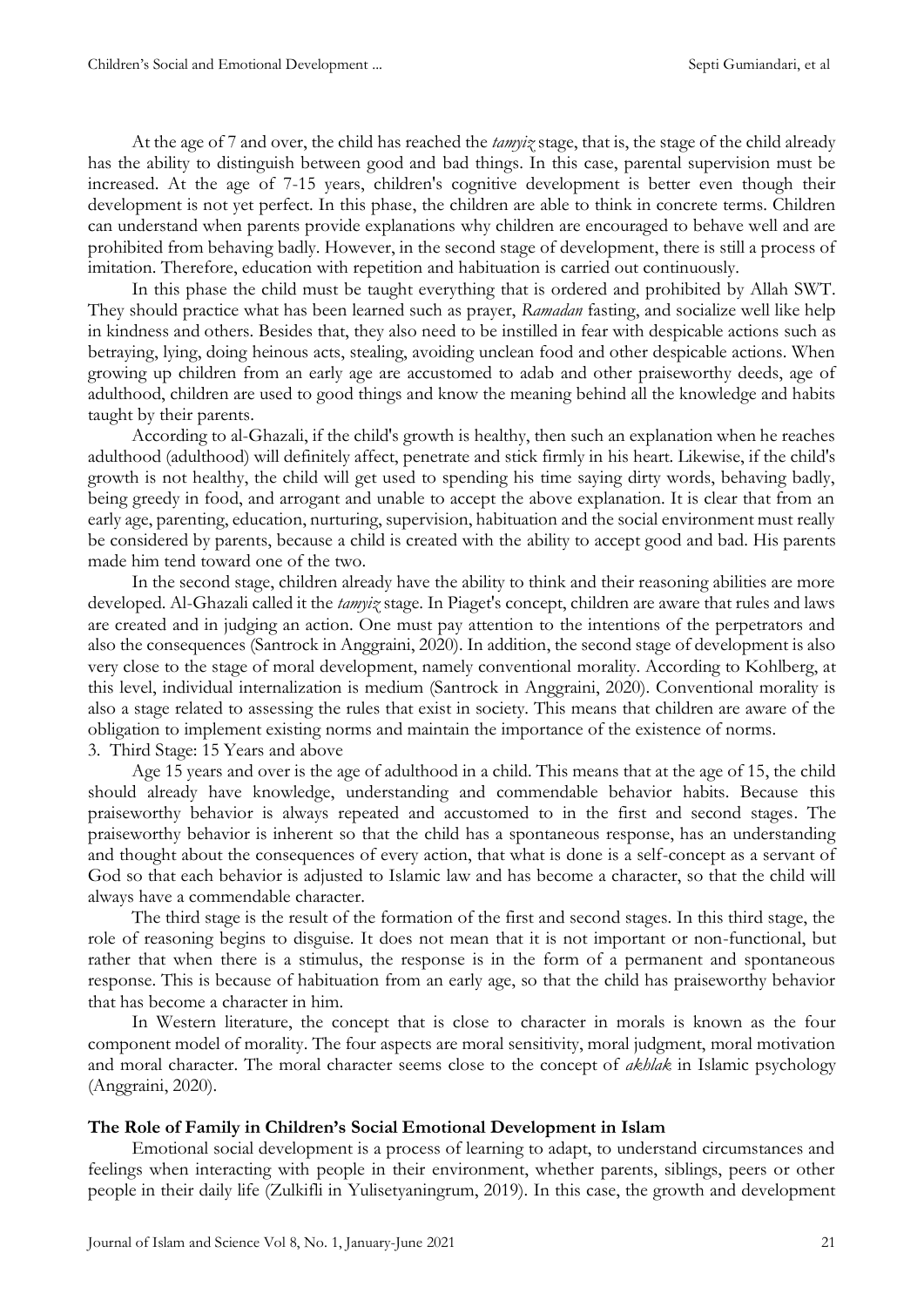of children is influenced by many factors, including mother's education, mother's work, father's education, developmental stimulation and environmental factors of the child (Wulandari et al., 2017).

Al-Qur'an instructs mankind to always look after and educate children properly, as Allah says:

 له َ ا م َ ه ْ لَي َ َ ُ َ اُ َ ا ْةِع َ و ُ ا النَّاِ َ ُم ن ْ ُو َّوق ا و َُ ق ْ ُكم ْ ي ِ ل ْ َم ا َ و ْ ُكم َ ُس ْف ن َ اا ا ْ ُو ا ق ْ ُو ن َ اهم َ ْن ي ا الَّذِ َ ه ُّ ي َ هاٰي ى َ َم اا ا َ م َ ه ٰ َن اّلل ْ و ُ ّْٰ ل َ ََّل ي غ ان َ د ِ َظا غ د غ لِ َكة ْ م ُ م َ ر َن ْ و ُ ر َ م ْ ؤ ُ ا ي َ َن م ْ لُو َ ْل ف َ ي َ و

# Meaning:

*"O you who believe! Protect yourself and your family from the fires of hell, whose fuel is people and stone; guardian angels are harsh, and harsh, who do not disobey God against what He commanded them and always do what is commanded."*

Imam Al-Ghazali affirmed that "Children are a mandate and responsibility of their parents, their pure pure soul is an expensive jewel that is modest and free from carvings and images and he may accept every carving and tend to what is inclined to him" (Hayati & Mamat, 2014). Based on the explanation, family plays an important role in providing educators to children. What is meant by family is the smallest unitary element consisting of a father, mother and several children. Each of these elements has an important role in fostering and enforcing the family, so that if one of these elements is lost, the family will be shaken or less balanced.

The relationship between mother, father, and child serves as a milestone in all relationships that an individual will establish throughout his life (Hall in Jasmi et al., 2012). The relationship between parents and teachers also plays an important role in the progress of children in the educational process, both in intellectual and psychological aspects. Parents are responsible for educating children in the overall process of child development, both intellectual development by providing scientific facilities and support, as well as psychological development by being a protector for a child (Kadir et al., 2015; Tahir & Larmar, 2020).

One of the hadiths of the Prophet explains (Jasmi et al., 2012) that Ayyub bin Musa from his father from his grandfather that Rasulullah s.a.w. said: "There is nothing more important that can be given by a father than good manners (morals)." (Al-Tirmidhi).

The hadith above shows how important family is in educating a child. Because in the current era of revolution 4.0, moral education must continue to be improved. Because the family function as expressed by Friedmen (Hayati, 2016) is as follows:

- 1. Affective function. Family is a place to teach everything that can prepare family members to relate to other people.
- 2. Socialization function, namely a place to develop and train children so that their social life is good. Before leaving home, children are able to build social relationships with other people outside the home.
- 3. Reproductive function, namely a place to maintain generations and maintain family continuity.
- 4. Economic function, namely a place to meet family needs economically and develop individual abilities to increase income in order to meet family needs.
- 5. The health maintenance function, which is appropriate for maintaining the health of family members in order to maintain high productivity.

# **Problems in Children's Social Emotional Development from Islamic Review**

Social problems faced by children include the child's desire to win alone, pretend to be powerful, do not want to wait their turn when playing together, always want to be noticed, pick and choose friends, aggressive by attacking other children, seizing toys or other people's belongings, breaking things, and being unable to adapt to new environments (Saleh et al., 2017).

Various opinions say, when a child experiences a problem that exceeds the limits in general, the main causative factor is his family. The family is a group of two or more individuals who are linked by birth, marriage, or adoption and live together and share other social functions with one another (Bureau in Setyaningsih, 2016).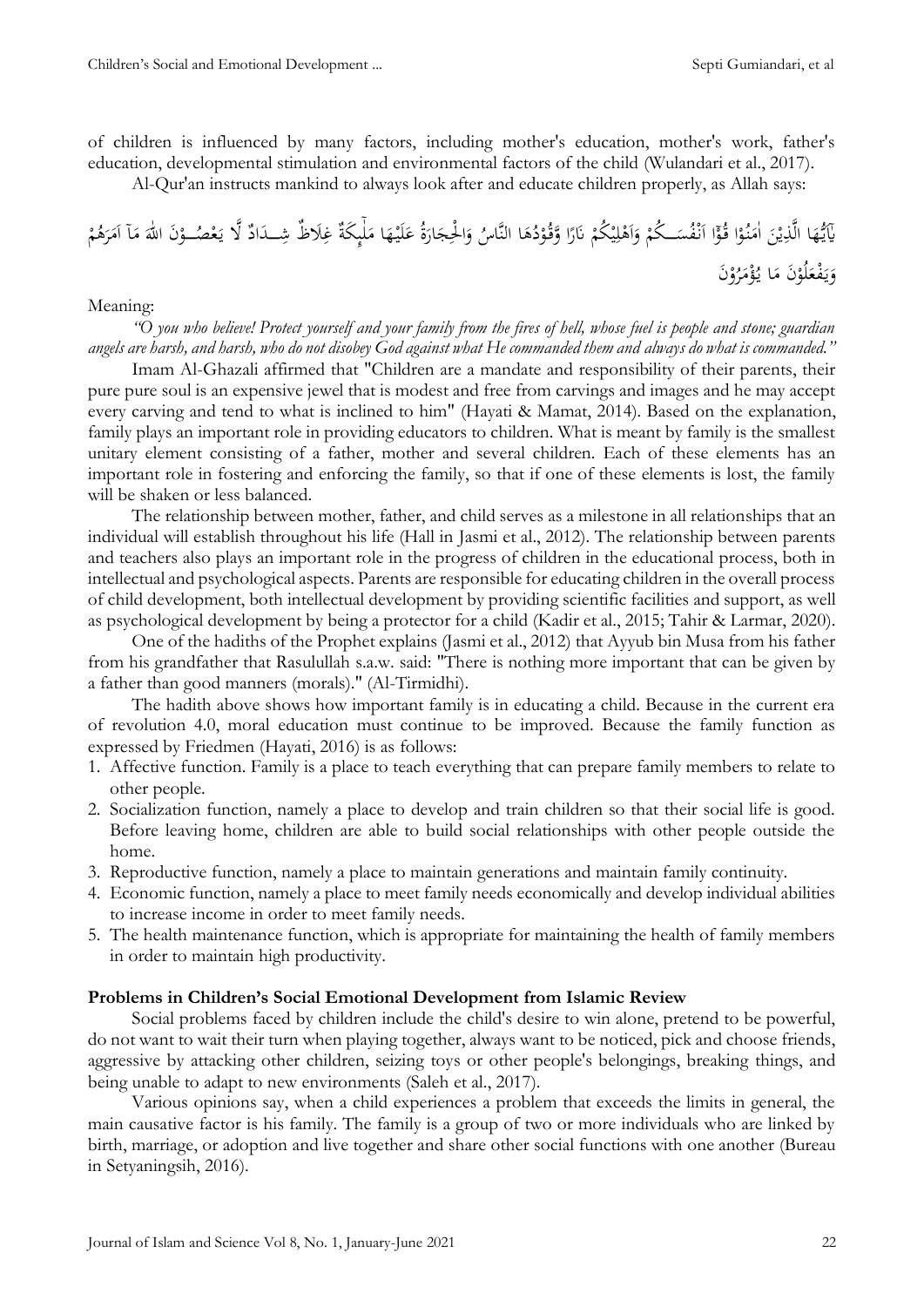Likewise, the problem of bullying that comes from a social ecological perspective. How this bullying behavior is formed not only by individual characteristics but also by the contextual system of schools, peer groups, teacher-student relationships, parent-child relationships, parent school relations, environment, and culture or society (Ahyani & Astuti, 2018; Ganjvar, 2019).

Bullying behavior can be in the form of threats that a person makes to other people in general who are weaker or lower than the perpetrator. This kind of behavior will unconsciously cause psychological disturbances in the victim in the form of stress and can also affect physical or psychological disorders, or both. Some examples of the impact of bullying are for example: difficulty ini eating, physical pain, fear, low self-esteem, depression, anxiety, and others. In addition to the feelings that were received, a Bully victim also felt anger and resentment with what happened to them. There are also feelings of anger, shame and disappointment with themselves for "letting" the incident happen to them. In this case, Islam provides an overview of the problems of children's social emotional development as said by Allah SWT in Q.S Al Hujurat: 11

َ اهم َ ْن ي ا الَّذِ َ ه ُّ ي هاٰي َ ْن َ ها َّ ا َس َ س س ا َ ٰس ِ ن ْ ن ِ ٰ م غ س ا َ س ِ ََل ن َ و ْ م ُ ْه ن ِ ٰ ا م و ْ َن ا ْ ُو ن ْ َّ ُكو َ ْن ي ها َّ ا َس َ س َ ْ َو ق ْ ن ِ ٰ م غ َ ْ َو ق ْ ر َ ْ َس ََل ي ا ْ ُو َّ ن ََل ي َ و َّن ُ ْه ن ِ ٰ ا م و ْ َن ُك َّن َ ْد ل َ ُق ب ْ و ُ ُس الْف ُ م ْ س اَلِ َ ْس ئ ِ ب ِبِۗ ا َ لْق ِِبَْلَ ا ْ و ُ ز َ اب َ ن َ ََل ت َ و ْ ُكم َ ُس ْف ن َ اا ا ْ و ُ ز لْمِ َ ت ُ ت َ ي ْ ََّّل ْ ن َ م َ و انِ َ ْْي َن اَْلِ ْ و ُ م ِ ل ه الّٰٰ ُ م ُ ََ م ى ه ُول ا َ ْب َ

#### Meaning:

*"O you who believe! a people should not make fun of other people (because) they (who are being mocked) are better than them (who make fun of) and women (make fun of) other women (because) women (who is being teased about) can be better than the woman (who makes fun of him). Do not criticize each other and do not call each other with bad titles.The worst call is wicked (fasil) after believing (iman). And whoever does not repent (taubat), they are the wrongdoers (zalim)."*

The above verse refers to the "ridicule" made by the Bani Tamim group against the poor companions of the Prophet such as Bilal, Shuhaib, Salman al-Faris, Salim Maula Abi Huzaifah, etc. Another narration states that this verse deals with the "mockery" of some women to Shafiyah bint Huyay bin Akhtab, one of the Prophet's wives from Jewish descent. The Prophet then said to Shafiyah: "why don't you tell them that my father is Prophet Harun, my uncle is Prophet Musa and my husband is Prophet Muhammad?!" (Hosen, 2017).

From the explanation above, it can be understood that behaviors to insult or harass one another because of someone's shortcomings, their descendants of different religions or because their family has disgrace are despicable behaviors. The message of the Qur'an is extraordinarily powerful: "it may be that what you make fun of is better than what is made fun of by Allah." Harassing or looking down on other people is strictly prohibited in the teachings of Islam because it creates feelings of shame for the victim. The victim will feel his own honor being dropped, and there is also a feeling that the person who is bullying is better than others so that he has the right to harass them, or there may be jealousy that other people are better than him and to cover up his dislike of their strengths. Humans are prohibited from bullying others, destroying the honor of others, having arrogant feelings, feeling better than others or being jealous/envy another advantage. All of those bad behaviors are not justified in Islamic teachings.

Islam teaches how to make friends properly. In this case Al-Ghazali argues: **First,** humans are like food. We may not be able to escape from food as long as we are alive. This means that as social beings, humans cannot live alone without the help of others. So, let's have good morals so that we can get good food intake through our *mua'syaroh* with noble morals. **Second,** humans are like medicine. Sometimes we need it when we are sick and sometimes we have to stay away from drugs so we don't overdose. In this context, make sure that we don't make the wrong choice of friends as we don't misdiagnose a disease and end up taking the wrong medication. If we make the wrong choice of friends, it is the same as taking the wrong medicine. It is not a healthy body that we feel, but it can be poisoned. Likewise, when we choose the wrong friends, we will not get benefit, but instead harm and danger that we will feel. **Third,** humans are like diseases. Stay away from this third type. We should not look for this human model as a friend, because in addition to damaging ourselves, we will also pass on the badness to others. As a disease that will transmit to others, we must stay away from and prevent friends with this third type (Al-Ghazali, 1964, 2006).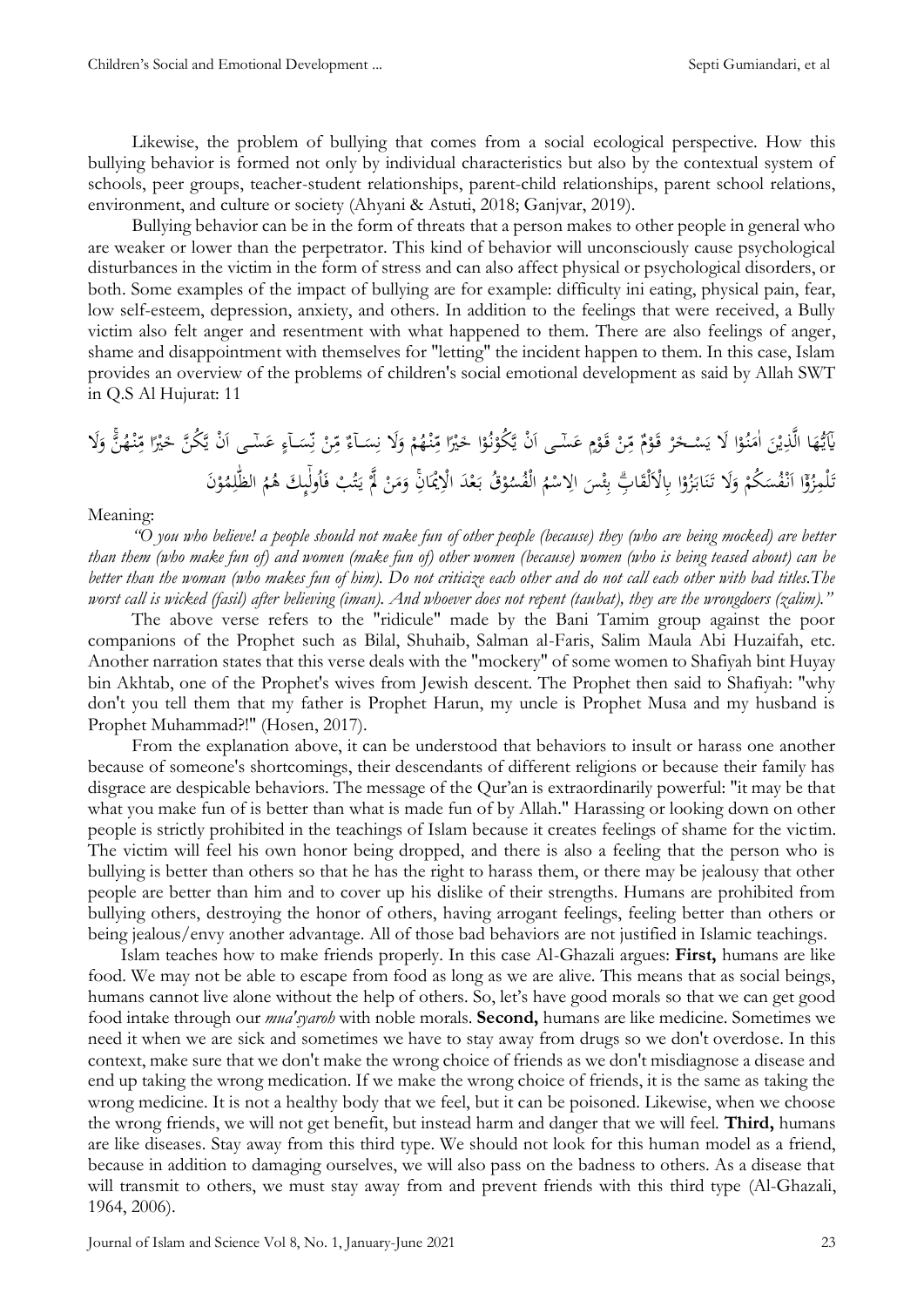During middle and late childhood, a teenager should ideally be able to spend time interacting with peers regarding the social interests that adolescents should develop at their age. Teenagers conversation in talking about certain things that bother them is very important, because they will get new views of the problems they are facing and they will face (Hurlock in Ardi et al., 2012).

The inability of individuals to control themselves can cause various social problems with other people. If this social-emotional problem is ignored, it will develop into a wider and more complex problem because the child will develop into a worse direction, the formation of a bad personality and result in the emergence of unexpected negative behaviors (Astuti, 2013). According to Skinner's theory of Behaviorism (Ngura, 2018), the ability to speak and understand language is obtained through environmental stimuli. Interactions with children help them form views about what culture expects them (Mukhlis and Mbelo, 2019).

Al-Quran has many teachings that contain the principles of how children can socialize well. One of them is in Q.S Ali 'Imran verse 159:

ْ ُف اَ َ َ ََۖ ِ ل ْ و َ ْ ح ن ِ ا م ْ ضو ُّ َ ْف ِب ََلن لْ َ َظ الْق ْ ي ِ َلل ا ًّ َّٰ َت َ ْ ُكن ْ لَو َ و ْ م ُ َت ََل ْ ن ِ ل ِ ه ٰ اّلل َ ن ِ ٰ م س ة ْْحَ َ ا ُ َ ِم ب َ َ َ َ ْ ر ِ ْف ْ َ ت ْ اس َ و ْ م ُ ْه ن ِر ْ ِِف اَْلَم ْ م ُ م ْ َداِوُ َ و ْ م ُ ََل َْي ِ ل ٰكِ َ َو ت ُ ب الْم ُّ ُُيِ َ ه ٰ َّن اّلل ِ ِۗ ا ِ ه ٰ لََّ اّلل َ َ ْ َّكل َ َو ت َ ْ َت َ م َ ز َ ا َ ذَ ِ ا َ َ

# Meaning:

*"Then thanks to the grace of Allah you (Muhammad) were gentle towards them. If you are hard-hearted and harsh-hearted, they will certainly distance themselves from around you. Therefore forgive them and ask forgiveness for them, and consult with them in this matter. Then, when you have made up your mind, then put your trust in Allah. Indeed, Allah loves those who put their trusts in."*

Al-Qur'an teaches us how to behave in socialization, including how we behave gently, always give forgiveness and when problems occur, are willing to carry out deliberation. Social and emotional intelligence becomes the foundation for development in interacting with the wider environment. In interacting with other people, individuals are not only required to be able to interact well with others, but also how they are able to control themselves properly. When individuals are unable to control their social emotional intelligence, they can cause various social and emotional problems with other people. Conversely, children who have good social and emotional intelligence will be able to adapt well to their environment, family, school and friends (Imron, 2018).

According to developmental psychologists, good relationships between peers have an important role in normal development, which in this case is the socio-emotional development of children (Desmita in Latifah et al., 2010). The factors that support a person's success are cognitive intelligence, while the other is maturity in social emotions. This emotional social maturity is needed by individuals to be able to cope with pressures and not easily get frustrated by the circumstances around them (Megawangi in Hastuti et al., 2011).

One precaution that can be taken is to create a child-friendly school environment. Based on the research results of Ahyani & Astuti (2018), it shows that when a teacher has empathy, emotional regulation and high self-efficacy, the tendency to bully students is low (Ahyani & Astuti, 2018).

# **Resilience of Children's Emotional Social Development in Islamic Review**

Resilience is a personal quality that allows a person to develop in the midst of the difficulties he/she is facing. Resilience can also be seen as a measure of a person's ability to cope with stress, where this can be a target for healing anxiety, depression, and stress reactions (Connor & Davidson in Andriani & Listiyandini, 2017). So, it can be concluded that resilience is a personal quality in the form of a person's ability to cope with stress, which allows that person to thrive in the midst of the difficulties he/she faces.

Theologically, the Qur'an is the most complete book that regulates human life, even all entities in this life, including education and various other social dimensions (Fauzi in Wahidah, 2020), as well as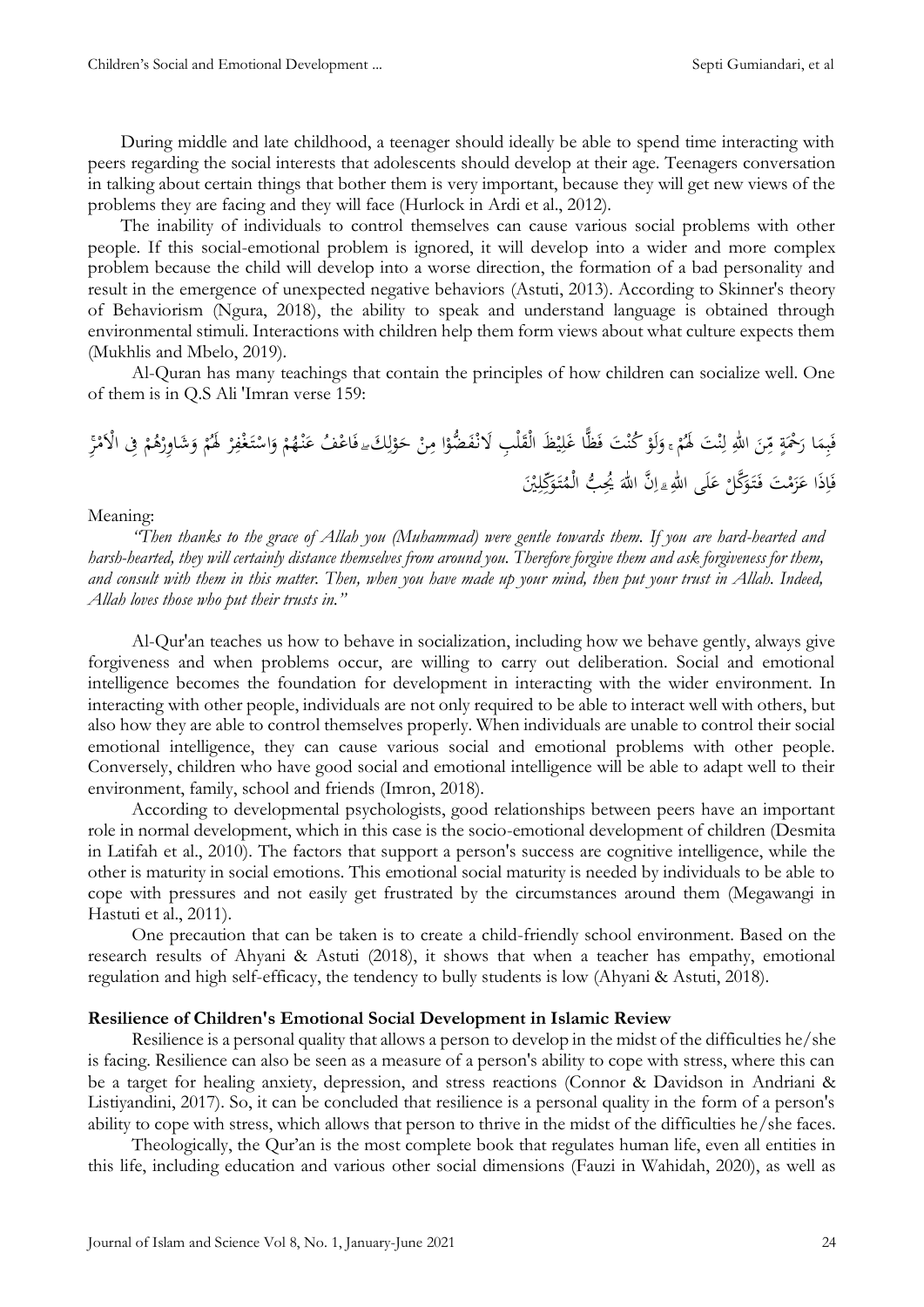about rising from adversity (resilience), as explained in QS al-Baqarah verse 214 and in the context explained again in QS al-Baqarah verses 155-156:

ِر ا َ ٰشِ ب َ و ِتِۗ ه ر َ الثَّم َ ِس و ُ ْف ن اَْلَ َ ِل و ا َ و ْ اَْلَم َ ن ِ ٰ سص م ْ َق ن َ ِع و ْ و ُ ا ْْل َ ِف و ْ َو ا ْْل َ ٰن ِ م س س ْ َشي ِ ب ْ نَّ ُكم َ لُو ْ ب َ لَن َ و ل َ ب ْ ِّٰي ُّم ْ م ُ ْه ت َ اب َ َص اا ا ذَ ِ ا َ ْن ي لَّذِ َ ا َ ْن هِِِبي ٰ َ اا غِۗ ق ْ ّٰ ة الُو ِۗ َن ْ و ُ ل هُجِ ِ ه ْ لَي ِ َّقا ا ِ ا َ و ِ ه ٰ َّق ّلل ِ ِ ا

### Meaning:

*"And We will certainly test you with a little fear, hunger, lack of wealth, souls, and fruit. And give good news to those who are patient, (that is) people who, when disaster strikes, they say "Inna lillahi wa inna ilaihi raji'un" (we actually belong to Allah and to Him we return)."*

The word of God above can be interpreted that, there is not a single person in this world who is not given a problem by God. By surrendering everything that happens to God and everything in this world that belongs to Him, a person's soul will feel calm and avoid disappointment and despair. And only people who are able to survive in solving problems and are able to rise again, they will get pleasure from Allah in return for their success in facing problems. From this it can be understood that resilience in Islam is an obligation. Having resilience means that a servant has tested his faith and toughness as a Muslim. In a hadith, it is said that Allah SWT loves his strong servants than his weak servants, as explained in Q.S Al Baqarah, verse: 286 and Asy-Syarh verses 6-8:

لَٰ َا يُكَلِّفُ اللهُ نَفْسًا اِلَّا وُسْعَهَا َ **ٔ** ِ و ر<br>با ِّ  $\overline{\phantom{a}}$ 

### Meaning:

*"Allah does not burden a person except according to his ability."*

اِنَّ مَعَ الْعُسْرِ يُسْرَأُ فَاِذَا فَرَغْتَ فَانْصَبْ ۚ وَاِلَٰى رَبِّكَ فَارْغَبْ ْ  $\zeta$  $\mathbf{r}$  $\overline{)}$ <u>ّا</u> <u>،</u> ڹ بہ بد َ  $\overline{1}$ ا َ ْۙ <u>،</u> َ  $\overline{a}$ .<br>فر ة<br>|-<br>|≽ ا و سْرًا ۖ فَإِذَا فَرَغْتَ فَانْصَبْ ۚ وَاِلَى رَبِّكَ فَارْغَبْ ۦَ ْ

#### Meaning:

*"In fact, along with difficulties, there is ease/convenience. So when you have finished (from one business), keep working hard (for other matters), and only in God you hope."*

The two verses mentioned above explain that humans are motivated to have resilience after getting life's problems, because in fact, the problems faced are according to human capacity and can still be overcome. Faith is not said to be tough if it has not been tested. Through problems, trials and other temptations, humans are tested for their faith and devotion by Allah SWT. Therefore, people who are patient and steadfast is one of the characteristics that they have resilience. Patience and fortitude are the potentials of every human being. There are different levels of patience and steadfastness in a person, and it is necessary to train them so that patience can grow in a person. That is the reason Islam always invites its people to be patient servants, and Allah loves His patient servants. Not only struggling with one's own abilities in the Islamic concept, there are also prayers and hopes that motivate Muslims to be successful and achieve their goals.

Based on the Q.S. Al-Insyirah, there are two verses that are repeated, "along with difficulties there is ease/convenience." This verse gives the spirit that every human being will seriously contemplate that difficulties, misery, misfortune, and pain are the doors to enter into the secret and essence of ease, happiness, and peace. With this intelligence, one can easily know and understand the nature of every challenge and difficulty. Therefore, someone will always have the spirit to always look for ways and gaps in order to penetrate the essence of challenges and suffering through struggle and sacrifice (Adz-Dzakiey, 2005; Wahidah, 2020).

Social Emotional development is the process of forming children's personality in society: their personality in the family, culture, nation, and so on (Muhibin in Aprianti, 2018). Various methods are used to develop a child's social, emotional and spiritual abilities in life, including: *a. Husnudzan*

*Husnudzan* is prejudice towards someone before the truth is known with certainty. On the contrary, *su'udzan* is prejudice against someone before the exact truth is known. This is in line with the word of Allah Q.S Al-Hajj verse 15.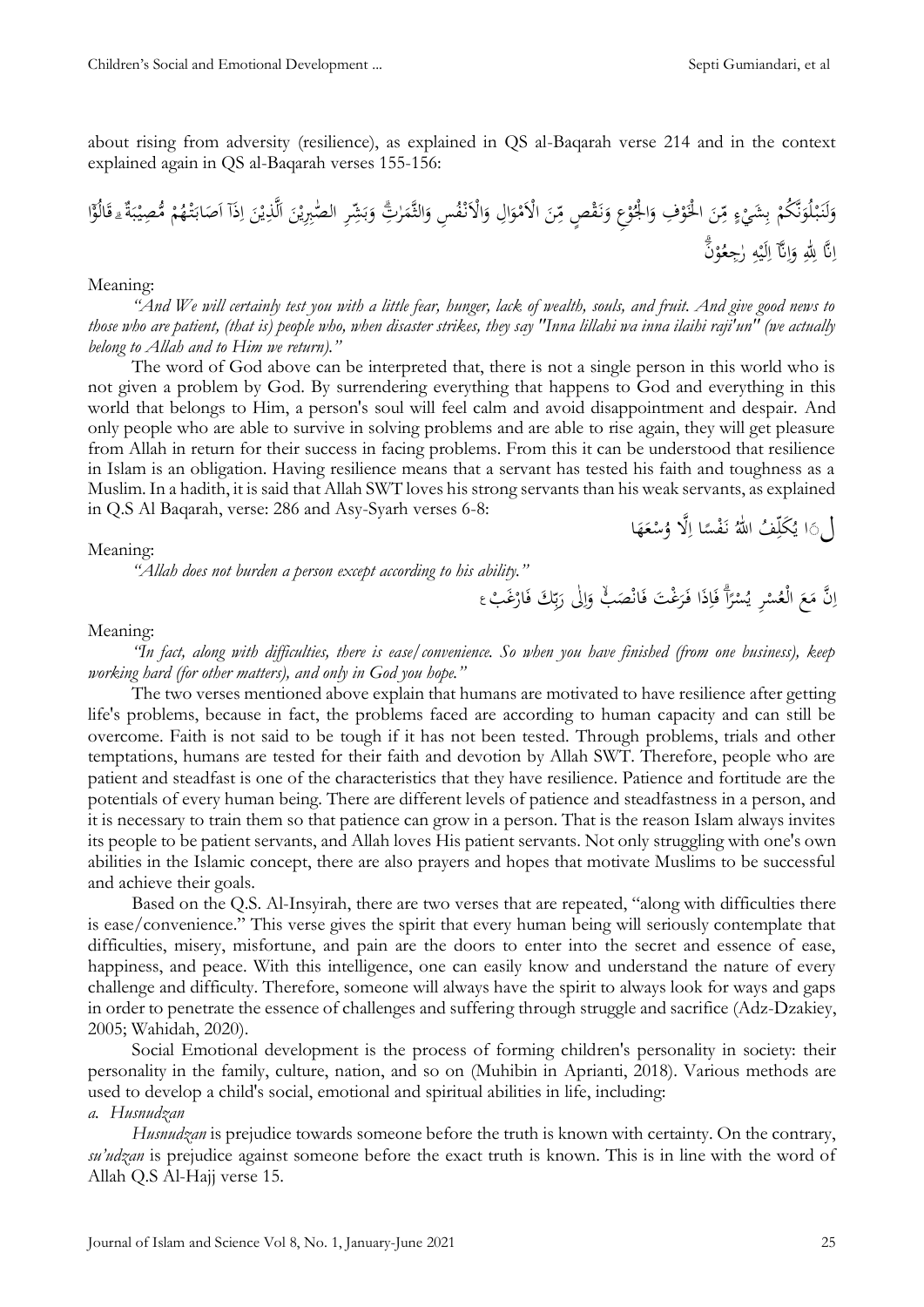*Husnudzan*'s attitude is not only shown to humans, but also to Allah SWT and themselves. *Husnudzan* to Allah SWT is obligatory and can be shown by always being kind to Him. Because Allah SWT Who has created the universe and everything in it with careful planning, created humans with all their strengths and weaknesses, giving treasure fairly and wisely.

Muhammad Nashir in Faizah (2018), there is no reason for us to *su'udzan* to Allah SWT. As the Prophet SAW said. "I am according to the prejudice of My servant towards Me. And if he's prejudiced well, then it's good for him. If he has a bad prejudice, then that is bad for him (Ahmad Ibn Hibban and al-Baihaqi). *Husnudzan* to Allah SWT can also be shown by receiving His *qodho* and *qodar*, being grateful for all His favors and gifts, feeling His love and compassion and so on.

# *b. Husnudzan* to fellow humans.

Humans are social creatures where one another cannot be separated and need each other. However, in human relationships there are often social conflicts caused by many things, including prejudice. Because of the conflict, the relationship that had been established for so long time was cut off. Islam teaches us all to always *husnudzan* in facing various problems and keep away from prejudice (*su'udzan*). Allah says in Q.S. al-Hujurat verse 12. This verse shows us that being *husnudzan* to fellow humans will lead to good feedback by others, namely positive attitudes and responses from others and a strong bond of friendship will be built, life will be even more harmonious.

# *c. Husnudzan* toward oneself

Every human being was created by Allah SWT with all its advantages and disadvantages. The advantages given by Allah SWT must be used as best as possible in matters of goodness as a form of our gratitude to Him. As for our shortcomings, we must respond positively and do not present any prejudice within ourselves.

The way to cultivate *husnudzan*'s attitude towards ourselves is to be grateful for all the blessings given by Allah, including the potential that we have. If this attitude can be developed properly, it will foster self-confidence and always be optimistic in facing all the problems of life. Conversely, if we always have negative prejudice (*su'udzan*) towards ourselves and are not grateful for the blessings and gifts of Allah SWT, then an attitude of despair and always pessimism will emerge in facing all of life's problems. In the end, we can't realize the potential we have, and we can't develop it to the fullest. Thus, in turn, we will persecute ourselves, as Allah SWT says in Q.S Huud verse 9.

*Husnudzan* towards oneself can be shown by not giving up easily and hopeless in facing the problems of life in this world, always optimistic and persistent in doing something, dynamic in developing one's potential and others.

# **Conclusion**

This study reveals that there are 3 stages of social emotional development according to Islam: (1) The first stage starts from birth to 7 years old. In this stage, ethics should be taught to children through providing stimulus, imitation and response because the child's cognitive development has not been perfect; (2) The second stage start from 7 to 15 years old. This stage called by *tamyiz* stage in Islam. Children can distinguish between good and bad things. In this stage, parental supervision must be increased; and (3) The third stage from 15 years and above. Child should already have knowledge, understanding and commendable behavior habits, because this praiseworthy behavior is always repeated and accustomed to in the first and second stages.

Family plays an important role in providing educators to children in the process of developing their social emotional development in Islam. In Islam, the problems are always existed in humans' life. The problems faced by humans including teenagers are according to their own capacity and can still be overcome. Through problems, humans are tested for their faith and devotion by Allah SWT. Patience and fortitude are the potentials of every human being. With the intelligence given by God, one can easily know and understand the nature of every challenge and difficulty. Therefore, humans should have positive prejudice *(husnudzan)* rather than negative prejudice (*su'udzan*), even for themselves, other people and Allah.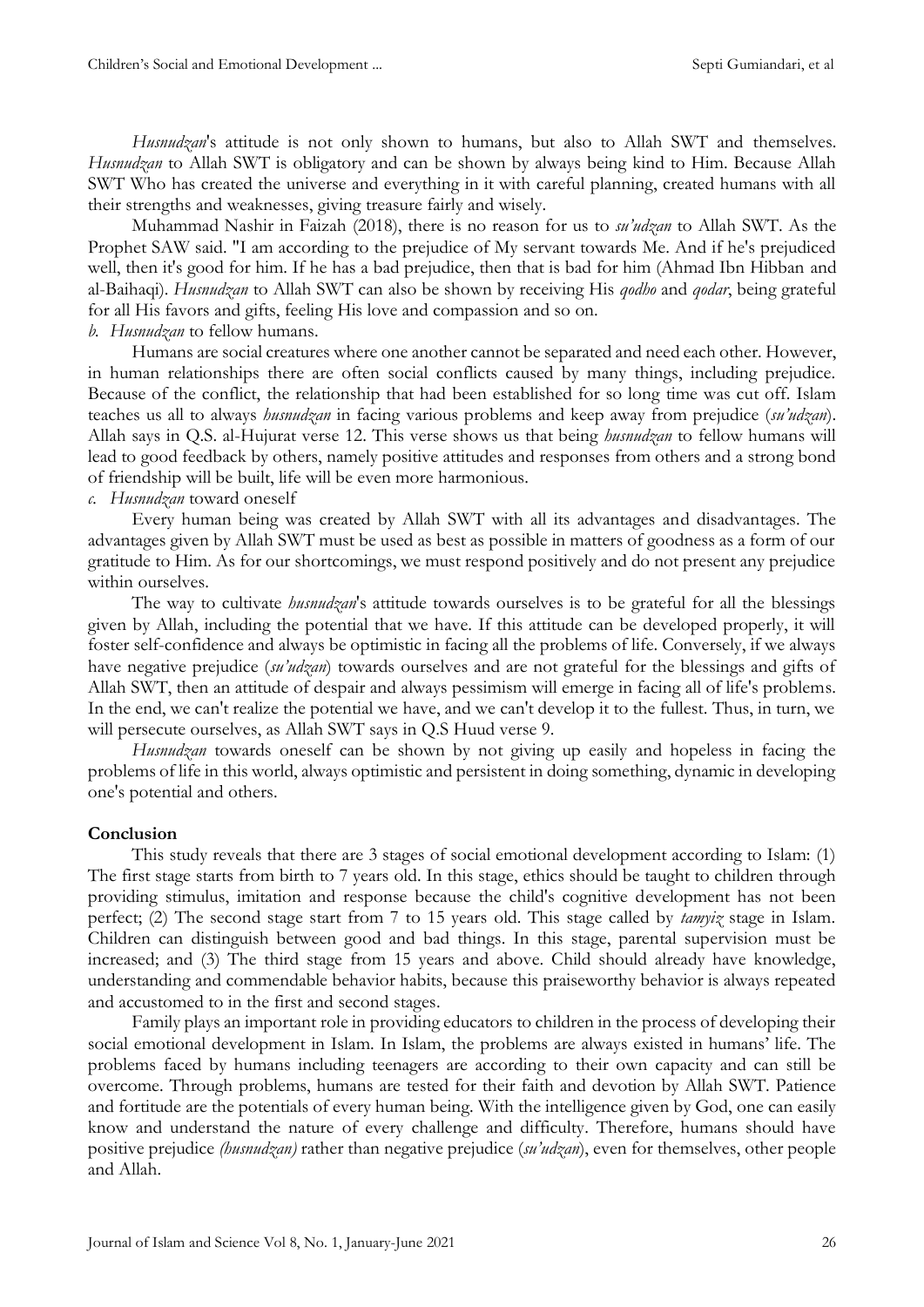### **References**

Adz-Dzakiey, H. B. 2005. *Prophetic Intelligence*. Yogyakarta: Islamika.

- Ahyani, L. N., & Astuti, D. 2018. *Buku Ajar Psikologi Perkembangan Anak dan Remaja*. Kudus: Universitas Muria Kudus.
- Al-Ghazali, I. 1964. *Bidayatul Hidayah*. Magelang: Menara Kudus.
- Al-Ghazali, I. 2006. *Ayyuhal Walad*. Surabaya: Al-Haramain.
- Andriani, A., & Listiyandini, R. A. 2017. Peran Kecerdasan Sosial terhadap Resiliensi pada Mahasiswa Tingkat Awal. *Psympathic: Jurnal Ilmiah Psikologi*, 4(1), 67–90.
- Anggraini, F. 2020. Psikologi Perkembangan Akhlak Perspektif Al-Ghazali (Kajian Kitab Ihya'Ulumuddin Bab Riyadhah An-Nafs). *Jurnal Syntax Transformation*, 1(7), 312–322.
- Aprianti, E. 2018. Penerapan Pembelajaran BCM (Bermain, Cerita, Menyanyi) Dalam Konteks Perkembangan Sosial Emosional Anak Usia Dini Di Kober Baiturrohim Kabupaten Bandung Barat. *Tunas Siliwangi*, 3(2), 195–211.
- Ardi, Z., Ibrahim, Y., & Said, A. 2012. Capaian Tugas Perkembangan Sosial Siswa dengan Kelompok Teman Sebaya dan Implikasinya terhadap Program Pelayanan Bimbingan dan Konseling. *Konselor*, 1(2), 1–8.
- Astuti, M. 2013. Implementasi Program Fullday School Sebagai Usaha Mendorong Perkembangan Sosial Peserta Didik TK Unggulan Al-Ya'lu Kota Malang. *Jurnal Kebijakan dan Pengembangan Pendidikan*, 1(2), 133–140.
- Faizah, H. B. 2018. Pendidikan Agama Islam. Jakarta: Yayasan Pesantren Islam Al Azhar.
- Ganjvar, M. 2019. Islamic Model of Children's Spiritual Education (CSE); Its Influence on Improvement of Communicational Behaviour with Non-Coreligionists. *International Journal of Children's Spirituality*, 24(2), 124– 139.
- Hastuti, D., Fiernanti, D. Y. I., & Guhardja, S. 2011. Kualitas Lingkungan Pengasuhan dan Perkembangan Sosial Emosi Anak Usia Balita di Daerah Rawan Pangan. *Jurnal Ilmu Keluarga & Konsumen*, 4(1), 57–65.
- Hayati, F. 2016. Profil Keluarga Bercerai dan Pengaruhnya terhadap Perkembangan Sosial Emosional Anak. *Buah Hati Journal*, 3(2), 1–10.
- Hayati, F., & Mamat, N. 2014. Pengasuhan dan Peran Orang Tua (Parenting) serta Pengaruhnya terhadap Perkembangan Sosial Emosional Anak di PAUD Banda Aceh, Indonesia. *Buah Hati Journal*, 1(2), 16–30.
- Hosen, N. 2017. *Tafsir al-Quran di Medsos*. Yogyakarta: Bentang Bunyan.
- Imron, R. 2018. Hubungan Penggunaan Gadget dengan Perkembangan Sosial dan Emosional Anak Prasekolah di Kabupaten Lampung Selatan. *Jurnal Ilmiah Keperawatan Sai Betik*, 13(2), 148–154.
- Jasmi, K. A., Hong, F. C., & Shamsuddin, S. D. 2012. Perkembangan Sosial Anak dan Hubungannya dengan Rakan Sebaya. In *Prosiding Seminar Pertama Sains, Teknologi, dan Manusia.* Marbawy Hall, Faculty of Islamic Civilization, Universiti Teknologi Malaysia: 22 September 2012. pp. 77-95.
- Kadir, A., Fauzi, A., Yulianto, E., Baehaqi, Kurnianto, R., & Rosmiati. 2015. *Dasar-Dasar Pendidikan*. Jakarta: Kencana.
- Latifah, E., Hastuti, D., & Latifah, M. 2010. Pengaruh Pemberian ASI dan Stimulasi Psikososial terhadap Perkembangan Sosial-emosi Anak Balita pada Keluarga Ibu Bekerja dan Tidak Bekerja. *Jurnal Ilmu Keluarga & Konsumen*, 3(1), 35–45.
- Mukhlis, A., & Mbelo, F. H. 2019. Analisis Perkembangan Sosial Emosional Anak Usia Dini Pada Permainan Tradisional. *Preschool (Jurnal Perkembangan Dan Pendidikan Anak Usia Dini)*, 1(1), 11–28.
- Mulyani, N. 2014. Upaya Meningkatkan Perkembangan Sosial Emosional Anak Usia Dini. *Jurnal Ilmiah Mahasiswa Raushan Fikr*, 3(1), 133–147.Ngura, E. T. 2018. Pengembangan Media Buku Cerita Bergambar untuk Meningkatkan Kemampuan Bercerita dan Perkembangan Sosial Anak Usia Dini Di TK Maria Virgo Kabupaten Ende. *Jurnal Ilmiah Pendidikan Citra Bakti*, 5(1), 6-14.
- Radliya, N. R., Apriliya, S., & Zakiyyah, T. R. 2017. Pengaruh Penggunaan Gawai terhadap Perkembangan Sosial Emosional Anak Usia Dini. *Jurnal PAUD Agapedia*, 1(1), 1–12.
- Saleh, Y. T., Nugraha, M. F., & Nurfitriani, M. 2017. Model permainan tradisional "boy-boyan" untuk meningkatkan perkembangan sosial anak SD. *ELSE (Elementary School Education Journal): Jurnal Pendidikan Dan Pembelajaran Sekolah Dasar*, 1(2b), 127–138.
- Setyaningsih, W. 2016. Hubungan Pola Asuh Orang Tua dengan Perkembangan Sosial Anak Autisme di SLB Harmoni Surakarta. *Jurnal Kesehatan*, 6(2), 123–129.
- Sholeh, M. 2018. Pendidikan Anak Usia Dini dalam Perspektif Pendidikan Islam. *Yinyang: Jurnal Studi Islam Gender dan Anak*, 13(1), 71-83.
- Tahir, M., & Larmar, S. 2020. Conceptualizing the development of personality in children: An analysis of Islamic philosophy and contemporary Western psychology. *Agathos: An International Review of the Humanities and Social Sciences*, 11(1), 192-215.